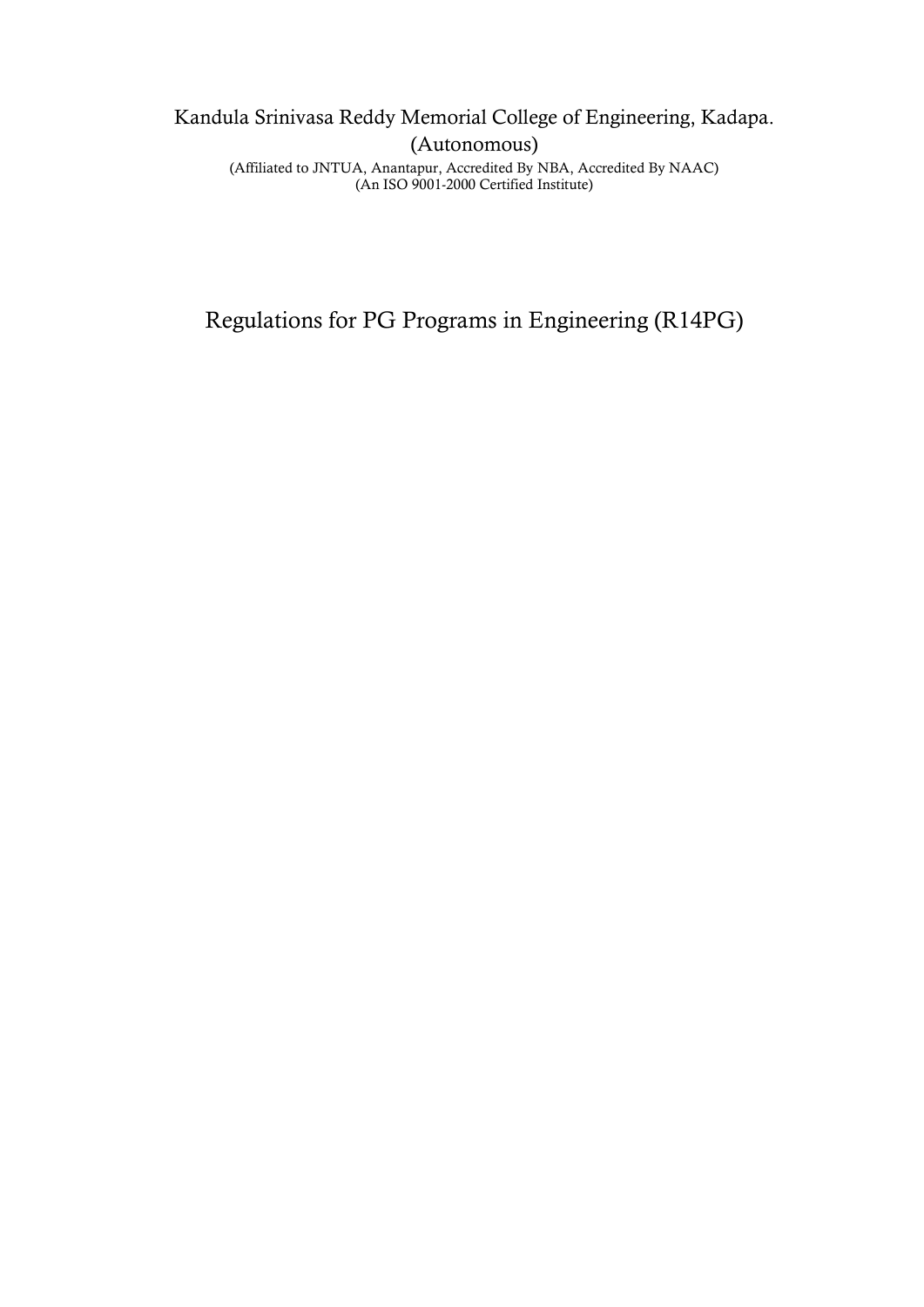# KSRM College of Engineering, Kadapa-516003, AP

# Regulations for PG Programs in Engineering

|      | Regulations |  |  |  |
|------|-------------|--|--|--|
| 1.0  |             |  |  |  |
| 2.0  |             |  |  |  |
| 3.0  |             |  |  |  |
| 4.0  |             |  |  |  |
| 5.0  |             |  |  |  |
| 6.0  |             |  |  |  |
| 7.0  |             |  |  |  |
| 8.0  |             |  |  |  |
| 9.0  |             |  |  |  |
| 10.0 |             |  |  |  |
| 11.0 |             |  |  |  |
| 12.0 |             |  |  |  |
| 13.0 |             |  |  |  |
|      |             |  |  |  |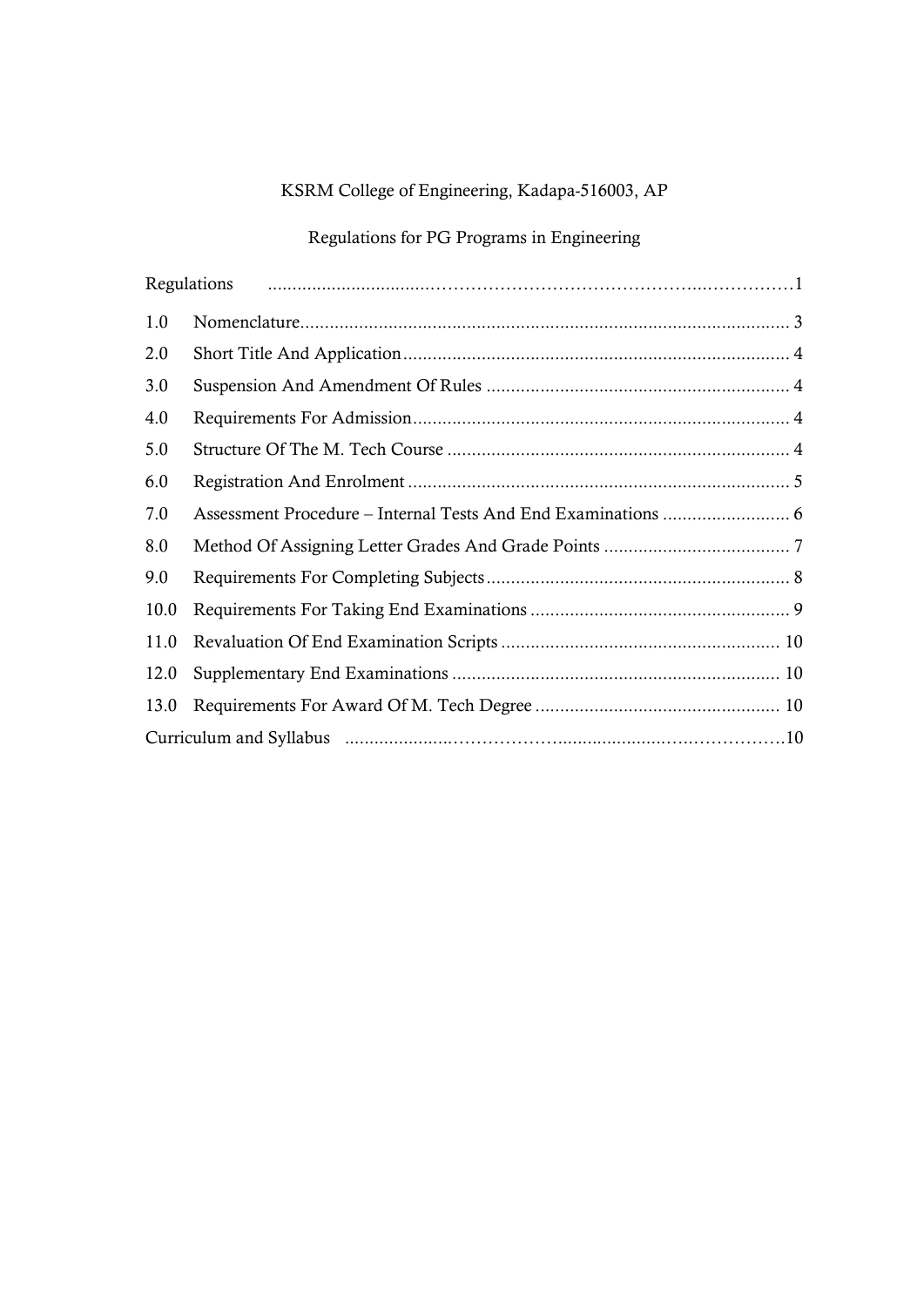### KSRM College of Engineering, Kadapa-516003, AP

# Regulations for PG Programs in Engineering (R14PG)

### 1.0 Nomenclature

| 1.1 | Academic Term: Extent of time during which academic instructions are                    |  |  |  |  |
|-----|-----------------------------------------------------------------------------------------|--|--|--|--|
|     | initiated and completed                                                                 |  |  |  |  |
| 1.2 | Academic Year. Academic Term of, approximately, one year duration that                  |  |  |  |  |
|     | usually starts in June/July and ends in April/May next                                  |  |  |  |  |
| 1.3 | Semester: Either of two Academic Terms that make up an Academic Year                    |  |  |  |  |
| 1.4 | Major. A specific field of study                                                        |  |  |  |  |
| 1.5 | Minor. An area outside of, or complementary to, a Major                                 |  |  |  |  |
| 1.6 | Subject: An area of knowledge that is studied as part of a Course                       |  |  |  |  |
| 1.7 | Core: A subject that is mandatory for a Major course of study                           |  |  |  |  |
| 1.8 | Elective: A subject that is selected for study to suit one's individual needs           |  |  |  |  |
| 1.9 | Audit Subject: A subject that is studied to meet certain requirements but has no        |  |  |  |  |
|     | credits assigned to it                                                                  |  |  |  |  |
|     | 1.10 Self-Study Subject: A subject that is learnt by a student on own under the         |  |  |  |  |
|     | guidance of a Faculty member                                                            |  |  |  |  |
|     | 1.11 Humanities: Subjects that describe and interpret human achievements,               |  |  |  |  |
|     | problems and historical changes at individual and societal levels covering the          |  |  |  |  |
|     | disciplines of literature, history, and philosophy                                      |  |  |  |  |
|     | 1.12 Social Sciences: Subjects that describe the mental and behavioural activities of   |  |  |  |  |
|     | individuals, groups, organizations, institutions, and nations covering the              |  |  |  |  |
|     | disciplines of anthropology, economics, linguistics, political science, and             |  |  |  |  |
|     | psychology                                                                              |  |  |  |  |
|     | 1.13 <i>Exam</i> : A test to measure one's progress, knowledge, or ability in a subject |  |  |  |  |
|     | 1.14 Credit: A numerical weight given to a subject                                      |  |  |  |  |
|     | 1.15 Grade: A numerical or alphabetic designation measuring the level of                |  |  |  |  |
|     | achievement in an exam                                                                  |  |  |  |  |
|     | 1.16 Attendance: Physical presence of oneself in a classroom/laboratory for             |  |  |  |  |
|     | purpose of a scheduled academic instruction                                             |  |  |  |  |
|     | 1.17 Course: A series of subjects that constitute a Major field of study                |  |  |  |  |
|     | 1.18 Branch: Same as Course                                                             |  |  |  |  |
|     | 1.19 Program: Same as Course                                                            |  |  |  |  |
|     | 1.20 Specialization: Same as branch                                                     |  |  |  |  |
|     | 1.21 Degree: An academic title conferred to honour distinguished achievement            |  |  |  |  |
|     |                                                                                         |  |  |  |  |
|     |                                                                                         |  |  |  |  |
|     |                                                                                         |  |  |  |  |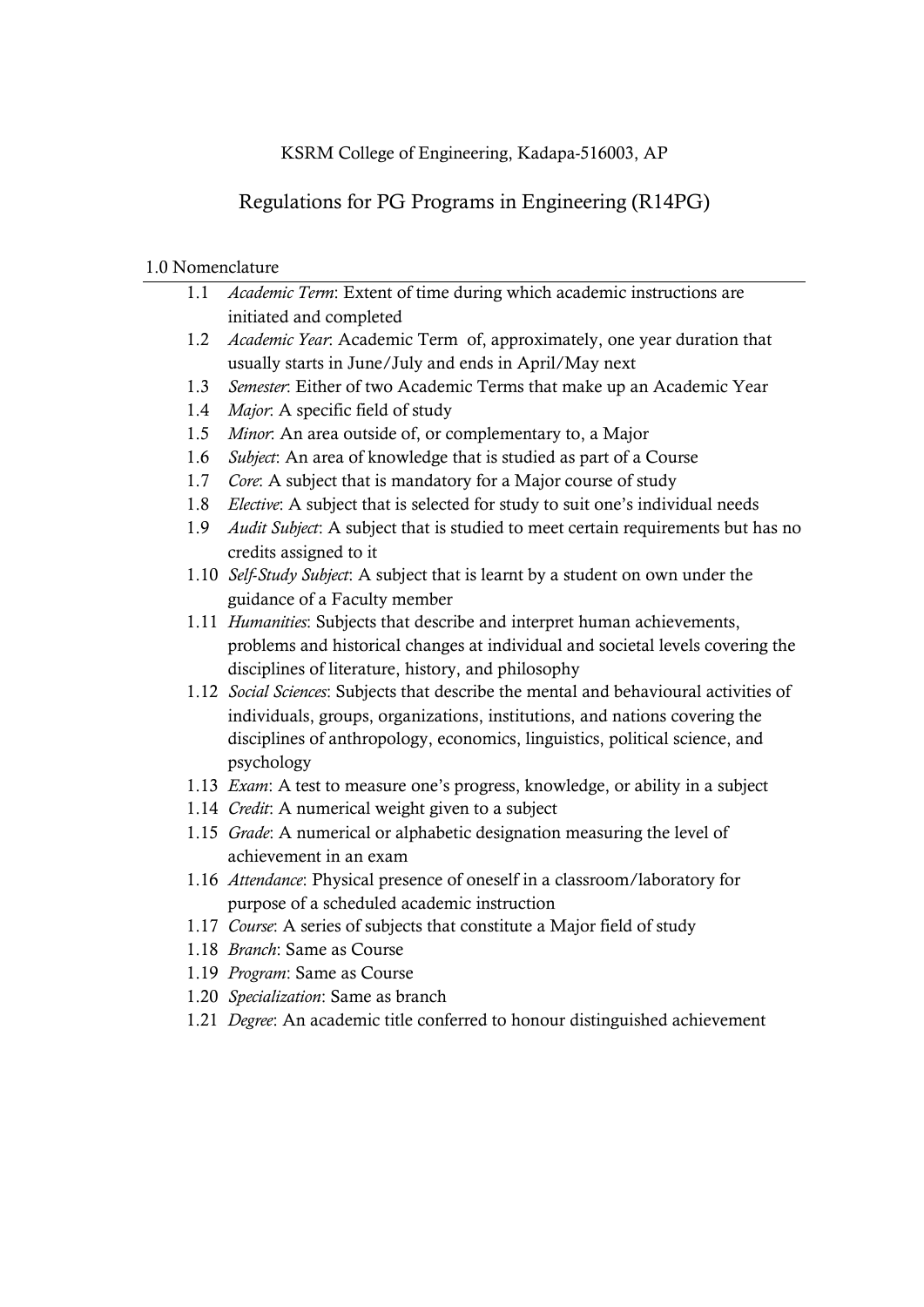### 2.0 Short Title and Application

- 2.1 These rules and regulations may be called as R14PG and come into force from Academic Year 2014-15 and exist until superseded by new regulations
- 2.2 These rules and regulations are applicable to all post graduate courses in engineering and technology leading to Master's Degree in Technology (M. Tech)
- 2.3 The Specializations offered, at present, are:
	- 2.3.1 Geotechnical Engineering
	- 2.3.2 Electrical Power Systems
	- 2.3.3 CAD & CAM
	- 2.3.4 Digital Electronics and Communication Systems
	- 2.3.5 Computer Science and Engineering
- 2.4 The Institute may offer new Specializations in future to which these rules and regulations will be applicable
- 3.0 Suspension and Amendment of Rules
	- 3.1 Academic Council has the authority to suspend a rule temporarily
	- 3.2 Academic Council has the authority to amend a rule
	- 3.3 For affirmative action on any suspension or amendment of a rule, an affirmative vote of three-fifths of the members present and voting shall be required in Academic Council
- 4.0 Requirements for Admission
	- 4.1 At present, admissions into first semester of various Specializations are governed by Government and the Affiliating University. The eligibility criteria and procedure for admission are prescribed by Government and Affiliating University
	- 4.2 A student is not allowed change of Specialization after admission
	- 4.3 A student must fulfil medical standards required for admission
	- 4.4 The selected students are admitted into first semester after payment of the prescribed fees
- 5.0 Structure of the M. Tech course
	- 5.1 Duration: The duration of M. Tech degree course is four semesters
	- 5.2 Working Days: Calendar for any semester shall be announced at least four weeks before its commencement. Minimum number of working days is 90 per semester
	- 5.3 Curriculum: Each Specialization shall have core, elective and audit subjects. The curriculum for each Specialization shall be approved by its corresponding Board of Studies and then by the Academic Council
	- 5.4 Credits: All subjects that are assessed for marks have credits assigned to them. The credits assigned to subjects shall be given in curriculum. The total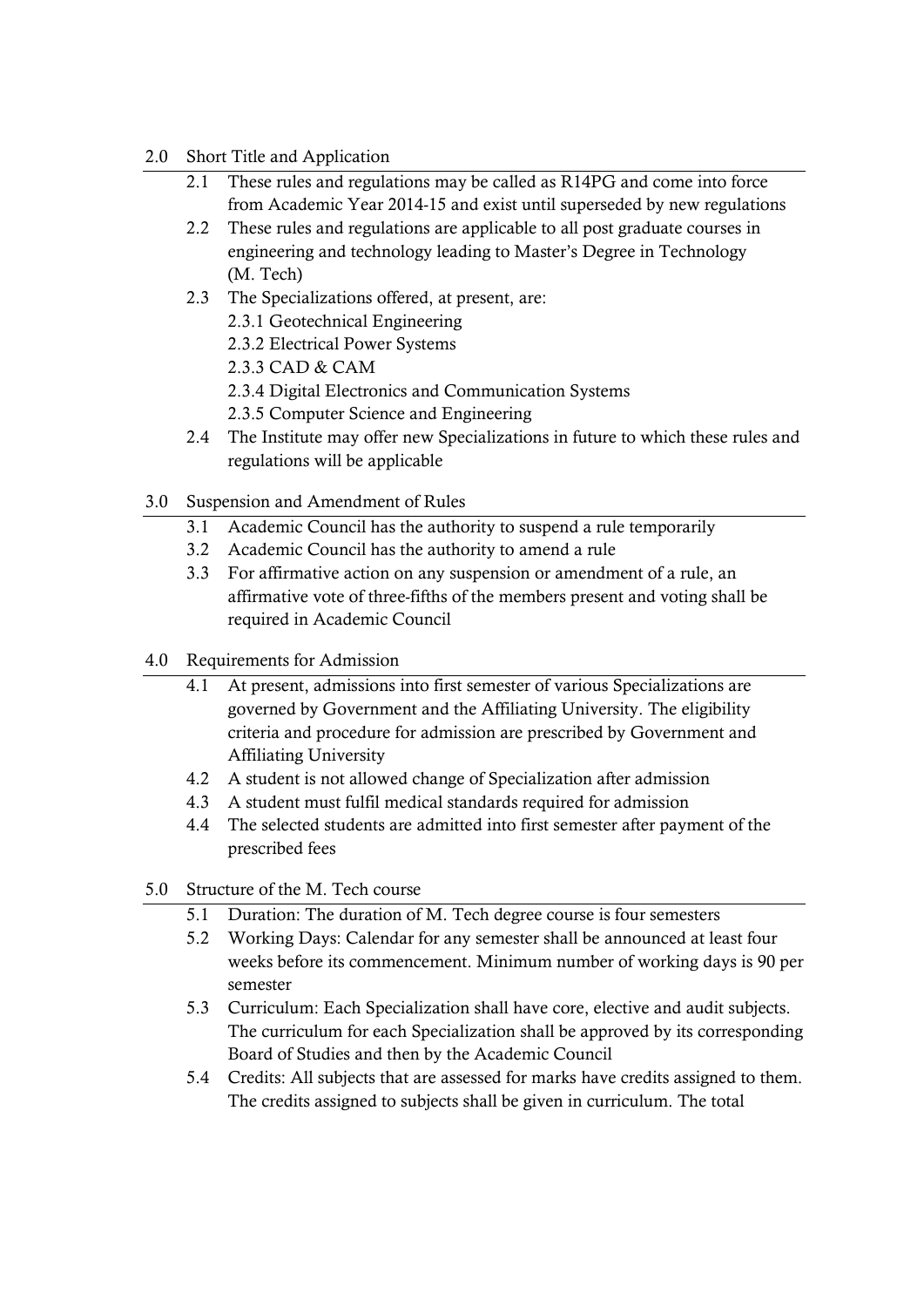number of credits for entire course is 90 for all Specialization. The distribution of total credits semester-wise is given in Table 1

Table 1 Academic Term-wise Total Credits

| Semester                | <b>Total Credits</b> |
|-------------------------|----------------------|
| <b>First Semester</b>   | 26                   |
| Second Semester         | 26                   |
| Third Semester          |                      |
| <b>Fourth Semester</b>  | 16                   |
| Total for entire course | 70                   |

- 5.5 The curriculum and syllabus is given in Annexure-1 and Annexure-2 respectively
- 5.6 Responsibility and Advising: It is the responsibility of the student to understand and know the regulations and requirements to earn the degree. Each student admitted in to the degree programs is assigned to a Faculty Advisor who assists the student in designing an effective program of study. Students should consult their Faculty Advisors for selection of electives and for general advice on academic program

### 6.0 Registration and Enrolment

- 6.1 Prior to opening of each semester, every student shall register for all the credit-bearing and audit subjects listed in curriculum of the term. Excepting first semester, the registration for a semester shall be done during a specified week after end examinations of previous semester. In first semester, the registration shall be done within six working days from date of opening. Recommendation of Faculty Advisor is needed for registration
- 6.2 A student can also register optionally for one self-study subject per semester that does not carry any credits. A student can take any subject of any specialization as self-study subject on the recommendation of concerned Faculty Advisor
- 6.3 Late registration will be permitted with a fine, decided from time to time, up to six working days from the last date specified for registration
- 6.4 A student will be eligible for registration for a semester if she or he i) is promoted to that semester, ii) has cleared all fees to the Institute, library and hostel of previous term, and iii) is not disqualified for registration by a disciplinary action of the Institute
- 6.5 A student will be enrolled and allowed to attend the classes on successful registration and payment of necessary fees to Institution, library, and hostel
- 6.6 Registration and enrolment will be controlled by the Office of the Controller of Examinations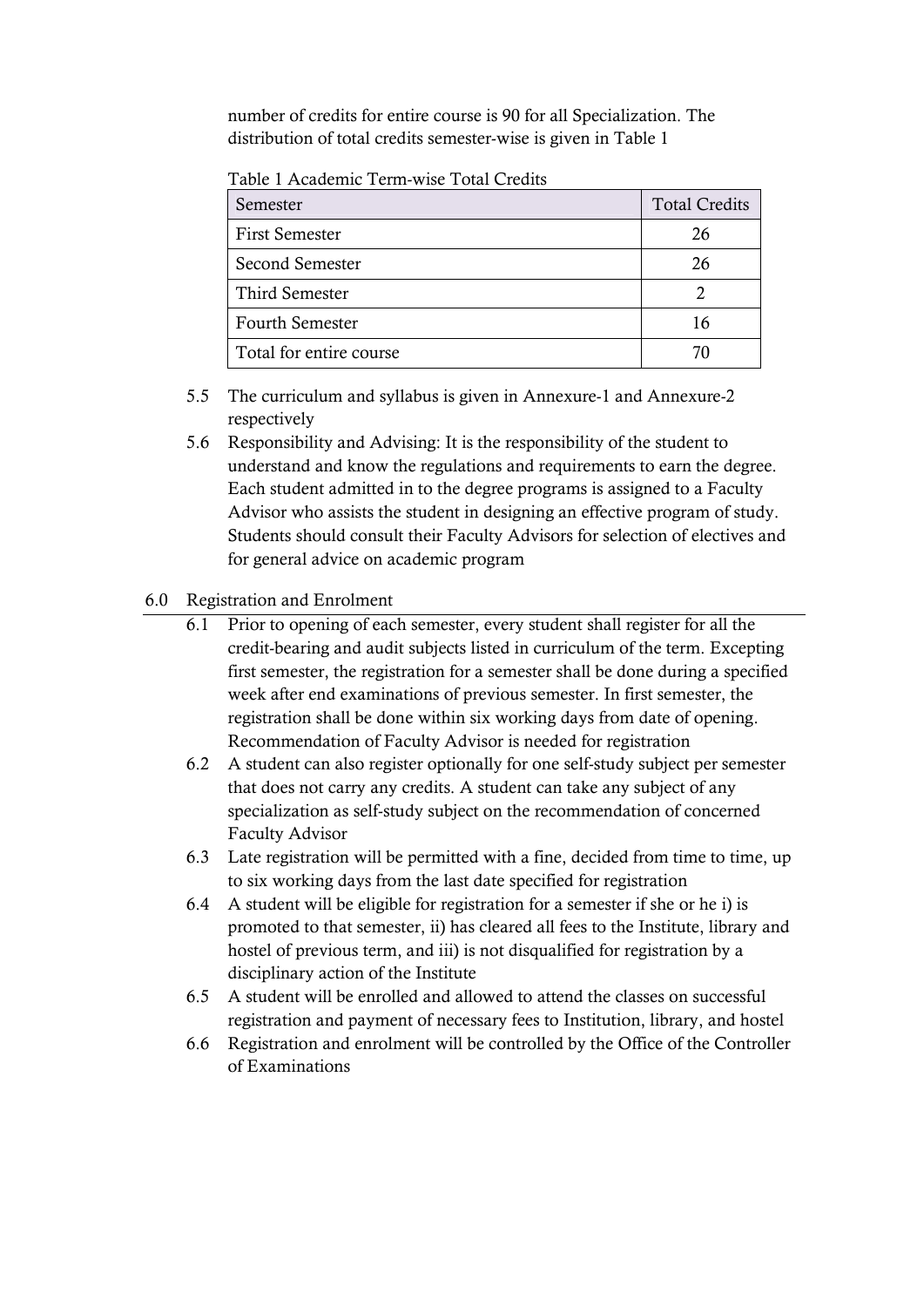#### 7.0 Assessment Procedure – Internal Tests and End Examinations

- 7.1 Performance of students in all subjects is assessed continuously through internal assessment tests and an End examination
- 7.2 Allocation of internal assessment and End examination marks
	- 7.2.1 For theory subjects, the allocation is 40 marks for internal assessment and 60 marks for End examination totalling 100 marks
	- 7.2.2 For laboratory/drawing/project work subjects, the allocation is 50 marks for internal assessment and 50 marks for End examination totalling 100 marks
	- 7.2.3 For seminar/viva voce/industrial training subjects' total 100 marks are allocated for internal assessment. There shall be no end examination for these subjects
	- 7.2.4 For all audit subjects the allocation is 40 marks for internal assessment and no allocation for End examination
- 7.3 Internal Assessment Examinations
	- 7.3.1 Internal assessment means performance evaluation of students by faculty members who teach the subjects
	- 7.3.2 For theory subjects, including audit subjects, the internal assessment shall be done by midterm tests. For each subject, two midterm tests will be conducted for 40 marks each and the internal assessment mark is the better of two marks. If any student abstains for any midterm test, she or he will be awarded zero marks for that midterm test.
	- 7.3.3 For laboratory/practical/drawing subjects, the internal assessment will be based on regular laboratory work over full term. The assessment will be done by the faculty concerned. The students shall be informed sufficiently early of the procedure to be followed for internal assessment
	- 7.3.4 For self-study subjects, the assessment is through assignments, quizzes, seminars and viva-voce. The students shall be informed sufficiently early of the procedure to be followed for assessment
	- 7.3.5 For subjects like seminar, project-work, industrial training, and comprehensive viva-voce, the internal assessment will be done by a concerned Department Committee consisting of two senior faculty members and faculty guide of concerned student. The assessment procedure will be informed sufficiently early to the students
- 7.4 End examinations
	- 7.4.1 End examinations shall be conducted after completion of coursework in each term
	- 7.4.2 The question papers for theory subjects shall be set by faculty members outside of the Institute. The external faculty members for question paper setting will be selected by the Principal
	- 7.4.3 Evaluation of answer scripts shall be done by faculty members from outside of the Institute selected by the Principal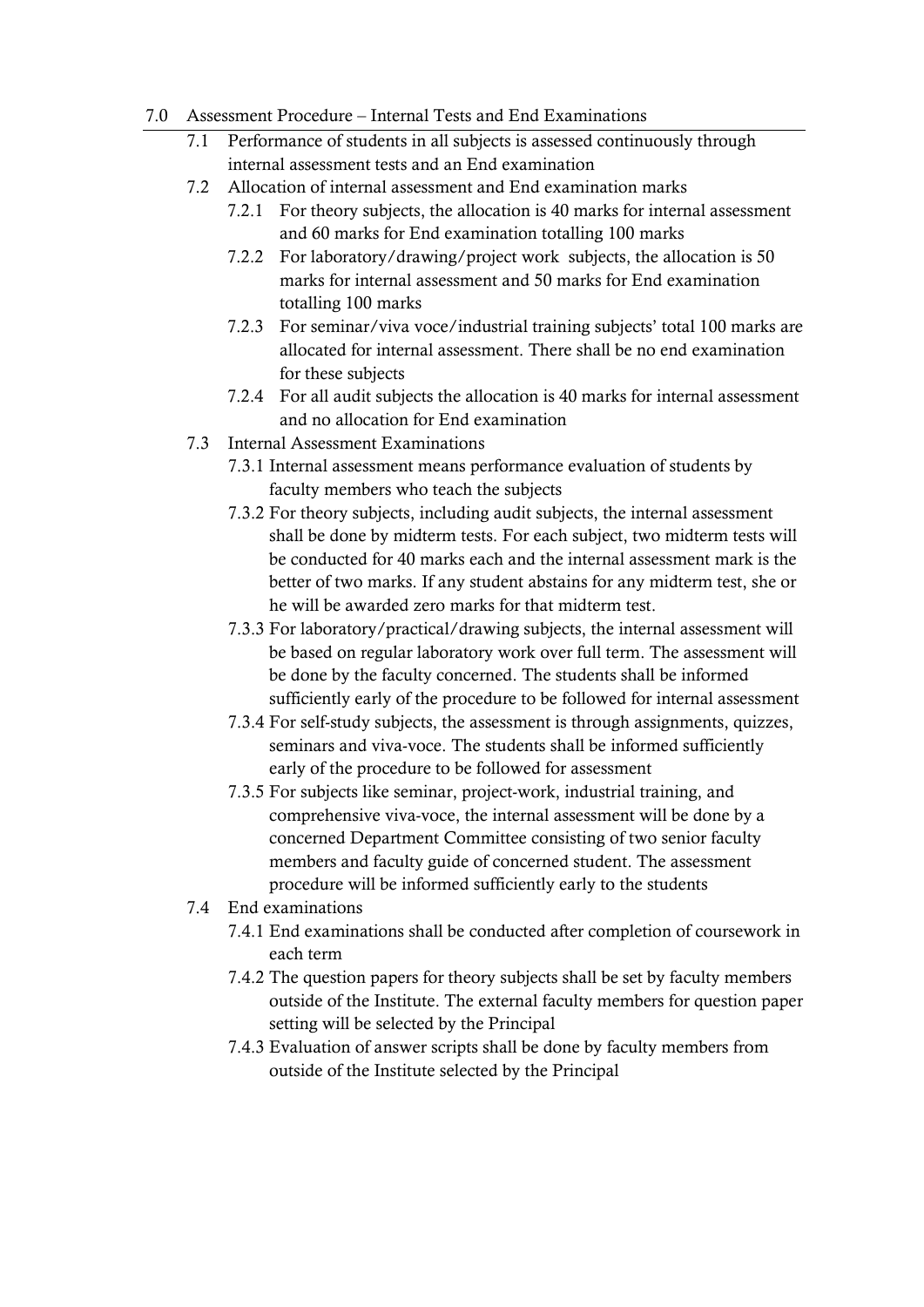- 7.4.4 For laboratory subjects, end examination shall be conducted by a committee consisting of two internal examiners. One examiner shall be recommended by Head of Department of concerned Major, and the other examiner shall be appointed by the Principal
- 7.4.5 For project work viva-voce, End examination shall be conducted by a committee consisting of one internal examiner, one external examiner, and the concerned guide of the student. Internal examiner shall be appointed by Head of Department of concerned Major, and the external examiner shall be appointed by the Principal
- 7.4.6 If a student abstains from End examination of any subject, for any reason, she or he shall be awarded zero marks in that subject
- 7.4.7 There is no end examination for self-study and audit subjects
- 8.0 Method of Assigning Letter Grades and Grade Points
	- 8.1 For all credit-bearing subjects, performance of a student in a subject is indicated by a letter grade that corresponds to absolute marks earned in that subject. Each letter grade is assigned a numeric Grade Point that is used to compute Grade Point Average on a scale of 0 to 10
	- 8.2 Performance of a student in both internal assessment and End examination will be considered for awarding grades for credit bearing subjects. Total marks earned in a subject is the sum of marks obtained in internal and End examinations in that subject
	- 8.3 Pass grade A+ to D- is assigned to a subject based on total marks earned in that subject provided that a student earns at least i) 35% of marks in End examination marks and ii) 40% of marks in internal and End examination marks put together; otherwise fail grade F will be assigned to that subject
	- 8.4 Grade I will be assigned to a subject if a disciplinary action is pending and is not resolved before publication of results. Office of Controller of Examinations shall resolve the pending disciplinary action within six working days from the date of publication of results and change the grade to any of  $A+$  to  $D-$  or  $F$
	- 8.5 Grade X will be assigned to a subject if a student abstains for End examination of that subject
	- 8.6 The absolute marks and corresponding letter grade and grade points are given in Table 2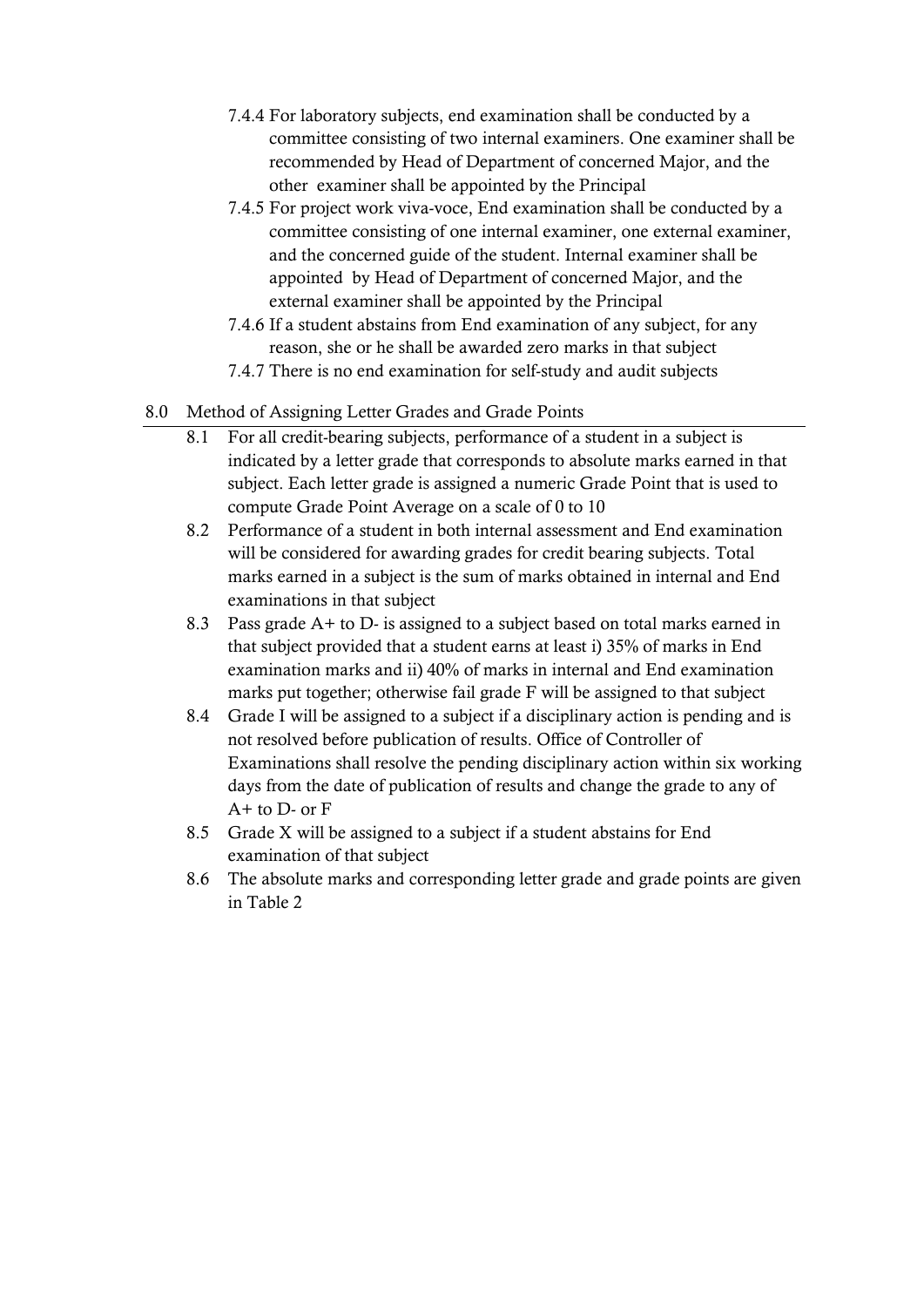| <b>Absolute Marks</b> | Letter Grade              | <b>Grade Points</b> | Remark              |  |  |  |
|-----------------------|---------------------------|---------------------|---------------------|--|--|--|
| 95-100                | $A+$                      | 10.0                | Pass                |  |  |  |
| 90-94                 | A                         | 9.5                 | Pass                |  |  |  |
| 85-89                 | $A-$                      | 9.0                 | Pass                |  |  |  |
| 80-84                 | $B+$                      | 8.5                 | Pass                |  |  |  |
| 75-79                 | B                         | 8.0                 | Pass                |  |  |  |
| 70-74                 | B-                        | 7.5                 | Pass                |  |  |  |
| 65-69                 | $C+$                      | 7.0                 | Pass                |  |  |  |
| 60-64                 | $\mathsf{C}$              | 6.5                 | Pass                |  |  |  |
| 55-59                 | $C -$                     | 6.0                 | Pass                |  |  |  |
| 50-54                 | $D+$                      | 5.5                 | Pass                |  |  |  |
| 45-49                 | D                         | 5.0                 | Pass                |  |  |  |
| 40-44                 | D-                        | 4.5                 | Pass                |  |  |  |
| $0-39$                | $\boldsymbol{\mathrm{F}}$ | 0.0                 | Fail                |  |  |  |
|                       | I                         | 0.0                 | Result Withheld     |  |  |  |
|                       | X                         | 0.0                 | Absent for End Exam |  |  |  |

Table 2 Letter Grades and Grade Points

- 8.7 SGPA: Semester Grade Point Average indicates the performance of a student in all credit-bearing subjects of a term. SGPA is calculated as the weighted average of Grade Points of all subjects of the term with corresponding credits of subjects as weights. Audit and self-study subjects are not considered for SGPA calculation
- 8.8 CGPA: Cumulative Grade Point Average indicates the performance of a student in all terms up to and including the current term under consideration. CGPA is calculated as the weighted average of SGPAs with total credits in each term as the weights
- 8.9 Grade Card: All students shall be issued Grade Cards after the publication of results of a term. Grade Card is a statement of performance of a student in a term. It contains information about each registered subject: type of subject, allocated credits, and letter grade earned. SGPA and CGPA will also be indicated

#### 9.0 Requirements for Completing Subjects

- 9.1 A student shall complete all credit-bearing and audit subjects successfully to be eligible for award of degree
- 9.2 Credit-bearing subjects: A student is considered to have completed a creditbearing subject successfully and earned credits if she or he obtains a pass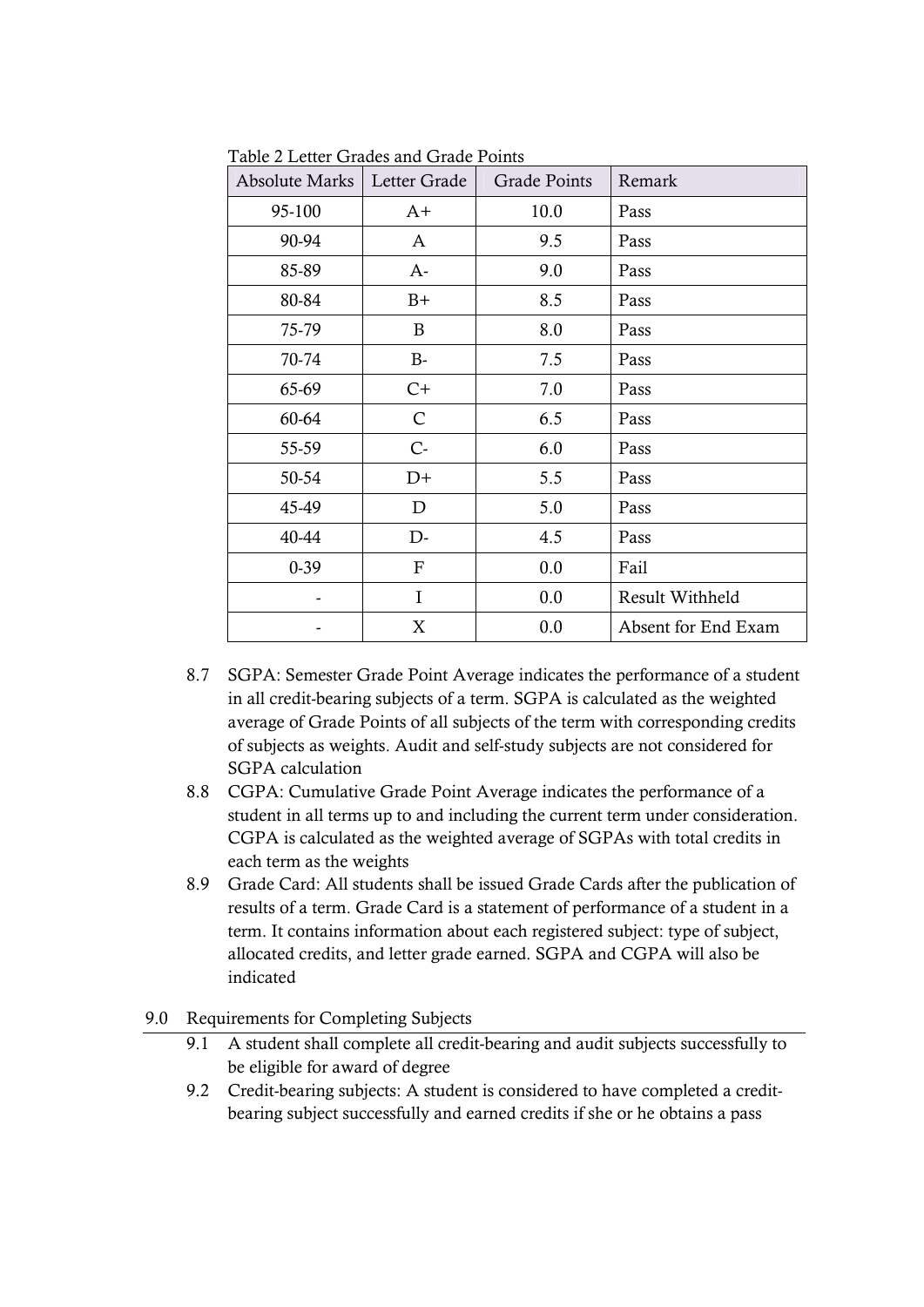grade from A+ to D- in that subject. If a student receives fail grade F or X in any subject, she or he must register for supplementary End examination for that subject as and when opportunity arises and improve grade to pass grade

- 9.3 Audit subjects: A student is considered to have successfully completed an audit subject if she or he earns at least 40% of marks in internal assessment marks. A student may request for makeup tests to satisfy this requirement by paying requisite fee
- 9.4 Self-study subjects: Based on internal assessment, the faculty guide concerned will certify whether a student has successfully completed the subject or not. Grade card will list successfully completed self-study subjects

### 10.0 Requirements for taking End Examinations

- 10.1 A student is eligible to take regular End Examinations of current semester if she or he full fills the attendance requirement
- 10.2 A student shall be promoted from current term to succeeding term on satisfying the attendance requirement
- 10.3 A student shall complete all credit-bearing and audit subjects successfully before taking End examination for project viva-voce
- 10.4 Attendance Requirement
	- 10.4.1 Attendance of students shall be recorded for credit-bearing and audit subjects as per the workload indicated in curriculum
	- 10.4.2 Total class-periods conducted shall be reckoned from beginning to end of a term as published in academic calendar
	- 10.4.3 Aggregate Percentage of Attendance is calculated using total number of class-periods attended as numerator and total number of classperiods conducted for the concerned class as the denominator
	- 10.4.4 A minimum aggregate attendance of 75% is required for promotion to succeeding term
	- 10.4.5 A student can appeal to Academic Council for condoning deficiency in aggregate attendance if she or he gets 65% or more aggregate attendance presenting a valid reason for deficiency. Such a student will be granted promotion if Academic Council pardons the deficiency. Academic Council has the right to reject the appeal if it is not satisfied with the performance of the student or the reason cited for deficiency of the attendance
	- 10.4.6 A student earning less than 65% aggregate attendance will be denied promotion. A student who is not promoted on basis of attendance shall be removed from the rolls and shall register for the same term when opportunity arises. The current term record of the student is cancelled automatically
- 10.5 A student can forego promotion and opt to repeat the current term on written request. Recommendation of the concerned Faculty Advisor is required for cancellation of promotion. This option shall be exercised before the commencement of the End examinations of the current term<sup>\$</sup>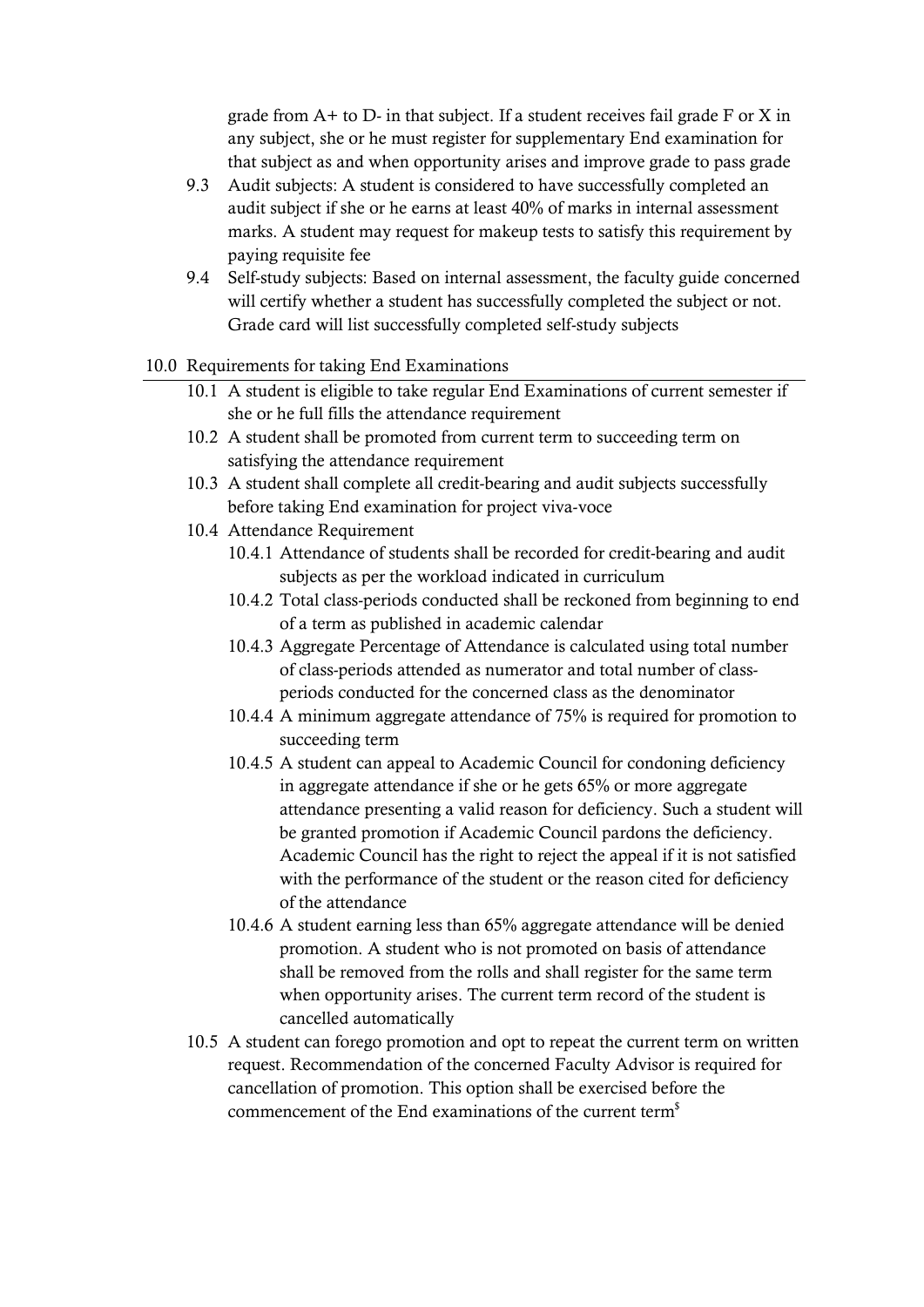#### 11.0 Revaluation of End Examination Scripts

- 11.1 Revaluation of End Examination scripts is allowed for theory subjects only by paying requisite fee
- 11.2 A Procedure for Revaluation: The current valuation is annulled and the script will be sent for revaluation by an external examiner appointed by the Principal. Marks obtained in the revaluation will be awarded for that subject
- 11.3 A student can apply for revaluation in a subject only once
- 12.0 Supplementary End Examinations
	- 12.1 Students are eligible to take Supplementary examinations in subjects with fail grade F or X only
	- 12.2 Supplementary examinations for even semester subjects will be conducted with regular examinations of odd semester subjects and vice versa
	- 12.3 A student will be allowed to improve grade in any theory subject provided she or he has completed coursework of all terms but before award of provisional/final degree\$
- 13.0 Requirements for Award of M. Tech degree
	- 13.1 Time Limit for completion of requirements for award of degree is four calendar years from the date of admission. A student who could not complete all the requirements in this time limit shall forego admission and will be removed from the rolls of the Institute
	- 13.2 A student shall be eligible for award of degree provided she or he has:
		- 13.2.1 Registered and successfully completed all required credit-bearing and audit subjects with a total of 70 credits
		- 13.2.2 Secured a CGPA of 4.5 or more
		- 13.2.3 Cleared all dues to the Institute, library and hostel
		- 13.2.4 No disciplinary action is pending against her or him
		- 13.2.5 Satisfied any other stipulation of the affiliating University
	- 13.3 Award of Class: Each student will be given class in degree based on CGPA as given in Table 3